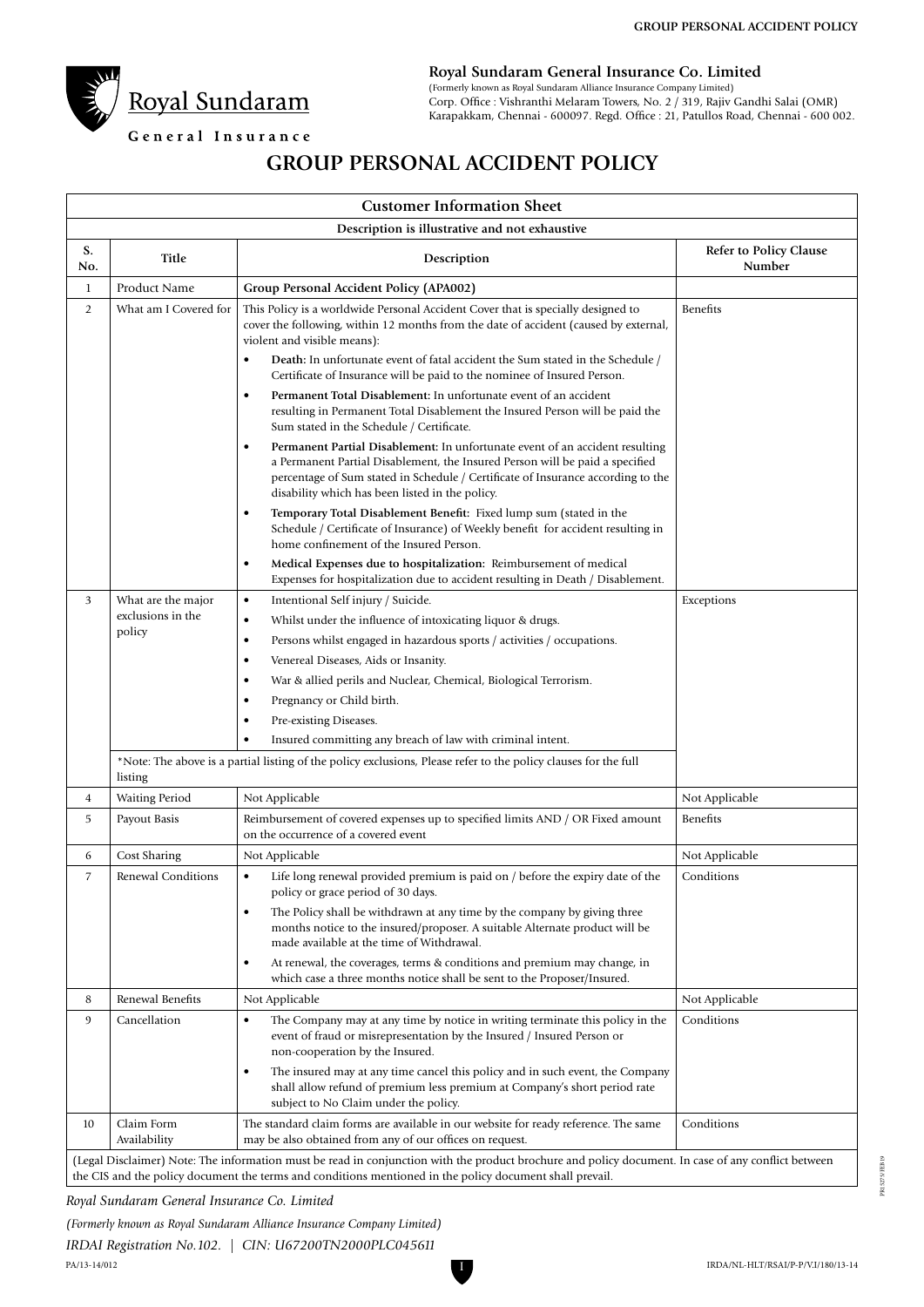

**Royal Sundaram General Insurance Co. Limited**

(Formerly known as Royal Sundaram Alliance Insurance Company Limited) Corp. Office : Vishranthi Melaram Towers, No. 2 / 319, Rajiv Gandhi Salai (OMR) Karapakkam, Chennai - 600097. Regd. Office : 21, Patullos Road, Chennai - 600 002.

General Insurance

# **GROUP PERSONAL ACCIDENT POLICY (APA002)**

# **IMPORTANT**

This is your **Group Personal Accident Policy Wording.** Please read it carefully and make sure You fully understand this document. If You have any questions about this insurance, please telephone or write to us.

This Policy is evidence of the contract between You and Royal Sundaram General Insurance Co. Limited.

The information given to us in the proposal form and declaration signed by You forms the basis of this contract.

The Policy, the Schedule and any **Endorsement**shall be read together and any word or expression to which a specific meaning has been attached in any one of them shall bear such meaning wherever it appears.

Provided You pay the premium for all the customers in the category intended to be insured under this Policy and We receive and accept it, We will provide the insurance described in the Policy.

The terms, conditions and exclusions that appear in the Policy or in any Endorsement are part of the contract and must be complied with. Failure to comply may result in the claim being denied.

Insured shall mean.

**Insured Person** shall mean and include all.

(to add the details of insured person within the group).

#### **Accident/Accidental**

An accident is a sudden, unforeseen and involuntary event caused by external visible and violent means.

**Company** means the Royal Sundaram General Insurance Co. Limited (Formerly known as Royal Sundaram Alliance Insurance Company Limited).

#### **Condition Precedent**

Condition Precedent shall mean a policy term or condition upon which the Insurer's liability under the policy is conditional upon.

#### **Grace Period**

Grace period means the specified period of time immediately following the premium due date during which a payment can be made to renew or continue a policy in force without loss of continuity benefits such as waiting periods and coverage of p re existing diseases. Coverage is not available for the period for which no premium is received.

#### **Hospital**

A hospital means any institution established for in-patient care and day care treatment of illness and/or injuries and which has been registered as a hospital with the local authorities under the Clinical Establishments (Registration and Regulation) Act, 2010 or under the enactments specified under the Schedule of Section 56(1) of the said Act OR complies with all minimum criteria as under:

- has qualified nursing staff under its employment round the clock;
- has at least 10 in-patient beds in towns having a population of less than 10,00,000 and at least 15 in-patient beds in all other places;
- has qualified medical practitioner(s) in charge round the clock;
- has a fully equipped operation theatre of its own where surgical procedures are carried out;
- maintains daily records of patients and makes these accessible to the insurance company's authorized personnel.

#### **Injury**

Injury means accidental physical bodily harm excluding illness or disease solely and directly caused by external, violent and visible and evident means which is verified and certified by a Medical Practitioner.

# **Notification of Claim**

Notification of Claim is the process of notifying a claim to the insurer by specifying the timelines as well as the address/telephone number to which it should be notified.

## **Pre-Existing Condition**

Pre-Existing Condition means Any condition, ailment or injury or related condition(s) for which you had signs or symptoms, and/or were diagnosed, and / or received medical advice/treatment within 48 months to prior to the first policy issued by the insurer.

# **Renewal**

Renewal defines the terms on which the contract of insurance can be renewed on mutual consent with a provision of grace period for treating the renewal continuous for the purpose of all waiting periods.

# **BENEFITS**

If at any time during the currency of this Policy, the Insured Person shall sustain any bodily injury resulting solely and directly from accident caused by external, violent and visible means anywhere in the world, then the Company shall pay to the Insured Person or nominee(s)/legal heir(s) of the Insured Person as the case may be, the sum or sums hereinafter set forth, that is to say :

#### **A. Death**

If such injury shall within Twelve calendar months of its occurrence be the sole and direct cause of the death of the Insured Person, the Sum Insured stated in the Schedule hereto.

- **B. Permanent Total Disablement**
	- a) If such injury shall within Twelve calendar months of its occurrence be the sole and direct cause of the total and irrecoverable loss of.
		- Sight of both eyes, or of the actual loss by physical separation of two entire hands or two entire feet, or of one entire hand and one entire foot, or such loss of sight of one eye and such loss of one entire hand or one entire foot, the Sum Insured stated in the Schedule hereto
		- Use of two hands or two feet or of one hand and one foot, or of such loss of sight of one eye and such loss of use of one hand or one foot, the Sum Insured stated in the Schedule hereto.
	- b) If such injury shall within Twelve calendar months of its occurrence be the sole and direct cause of the total and irrecoverable loss of
		- The sight of one eye, or of the actual loss by physical separation of one entire hand or of one entire foot, fifty percent (50%) of the Sum Insured stated in the Schedule hereto
		- Use of a hand or a foot without physical separation, fifty percent (50%) of the Sum Insured stated in the Schedule hereto.
	- Note : For the purpose of sub-clause
		- (a) and sub-clause
		- (b) above, 'physical separation' of a hand means separation at or above the wrist and of the foot means separation at or above the ankle.
	- c) If such injury shall, as a direct consequence thereof, immediately, permanently, totally and absolutely, disable the Insured Person from engaging in any gainful employment or occupation of any description, whatsoever, then a lump sum equal to hundred percent (100%) of the Sum Insured stated in the Schedule hereto.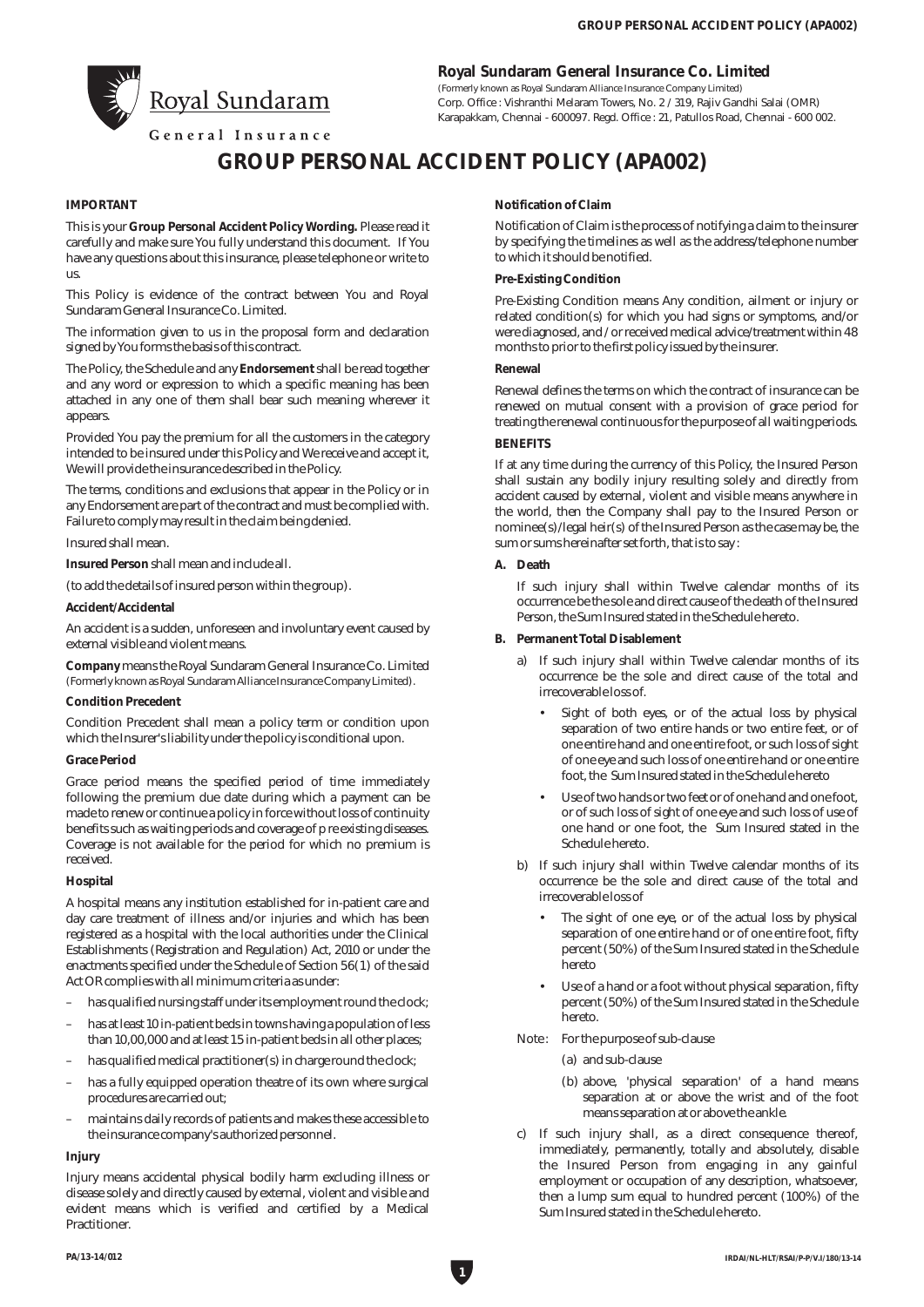d) If such injury shall within Twelve calendar months of its occurrence be the sole and direct cause of the total and/or partial and irrecoverable loss of use or of the actual loss by physical separation of the following, then the percentage of the Sum Insured as indicated below shall be payable.

|      |                                                 |                                                                  | Percentage of<br>Sum Insured |
|------|-------------------------------------------------|------------------------------------------------------------------|------------------------------|
| i)   | Loss of toes                                    | $\overline{\mathsf{all}}$                                        | $\overline{20}$              |
|      | Great                                           | both phalanges                                                   | 5                            |
|      | Great                                           | one phalanx                                                      | $\overline{2}$               |
|      | Other than Great, if more<br>than one toe lost. | for each toe                                                     | 1                            |
| ii)  | Loss of hearing                                 | both ears                                                        | 75                           |
| iii) | Loss of hearing                                 | one ear                                                          | 30                           |
| iv)  | Loss of four fingers<br>and thumb of one hand   |                                                                  | 40                           |
| v)   | Loss of four fingers                            |                                                                  | 35                           |
| vi)  | Loss of thumb                                   | both phalanges                                                   | 25                           |
|      |                                                 | one phalanx                                                      | 10                           |
| vii) | Loss of index finger                            | three phalanges<br>two phalanges<br>one phalanx                  | 10                           |
|      | viii) Loss of middle finger                     | three phalanges<br>two phalanges<br>one phalanx                  | 6                            |
| ix)  | Loss of ring finger                             | three phalanges<br>two phalange<br>one phalanx                   | 5                            |
| x)   | Loss of little finger                           | three phalanges<br>two phalanges<br>one phalanx                  | 4                            |
| xi)  | Loss of metacarpals                             | first or second (addl)<br>third. fourth or<br>fifth (addl)       | 3                            |
| xii) | Any other permanent partial<br>disablement      | percentage as assessed<br>by the panel doctor of<br>the Company. |                              |

e) If such injury shall be the sole and direct cause of the temporary total disablement (TTD) then so long as the insured person shall be totally disabled from engaging in any employment or occupation of any description whatsoever a sum at the rate of one percentage (1%) of the Capital Sum Insured stated in the Schedule hereto per week but in any case not exceeding Rs.3000/- per week in all, under all policies.

Provided that the compensation payable under the foregoing Sub-clause (e) shall not be payable for more than 104 weeks in respect of any injury calculated from the date of commencement of disablement and in no case shall exceed the Capital Sum Insured.

# **EXCEPTIONS :**

# **PROVIDED ALWAYS THAT:**

The Company shall not be liable under this Policy for:

- 1. Compensation under more than one of the foregoing sub-clauses in respect of the same incident.
- 2. Any other payment after a claim under one of the foregoing sub clauses A, B(a) or (c) has been admitted and become payable.
- 3. Any payment in case of more than one claim under the Policy during any one period of insurance, by which the maximum liability of the Company in that period for death and disablement payable shall exceed the sum stated in the relevant section of the Schedule of the Policy.

However in the event of a death claim, the sum payable shall be the sum insured under the relevant section of the Schedule of the Policy after deducting the amount already paid for the earlier disablement , if any.

- 4. Payment of compensation in respect of Death, Injury or Disablement of the Insured person.
	- a) from intentional self-injury, suicide or attempted suicide.
	- b) whilst under the influence of intoxicating liquor or drugs.
	- c) whilst engaging in Aviation, whilst mounting into, dismounting from or travelling in any aircraft other than as a

passenger (fare paying or otherwise) in any duly licensed standard type of aircraft anywhere in the world, `Standard type of Aircraft' means any aircraft duly licensed to carry passengers (for hire or otherwise) by appropriate authority irrespective of whether such an aircraft is privately owned OR chartered OR operated by a regular airline OR whether such an aircraft has a single engine or multiple engine.

- d) directly or indirectly caused by venereal diseases, AIDS or insanity.
- e) arising or resulting from the Insured persons committing any breach of law with criminal intent.
- f) as a result of, or which is contributed to by, the Insured person suffering from any pre-existing condition or pre existing physical or mental defect or infirmity.

Complications arising from the pre-existing physical or mental defect or infirmity will be considered as part of the pre-existing disease.

- 5. Payment of compensation in respect of Death, Injury or Disablement of the Insured person due to or arising out of or directly or indirectly connected with or traceable to: War, Invasion, Act of foreign enemy, Hostilities (whether war be declared or not), Civil War, Rebellion, Revolution, Insurrection, Mutiny, Military action or Usurped Power, Seizure, Capture, Arrests, Restraints and Detainments.
- 6. Payment of Compensation in respect of Death, Injury or Disablement of the Insured person.
	- directly or indirectly caused by or contributed to by or arising from ionising radiations or contamination by radioactivity from any uclear fuel or from any nuclear waste from the combustion of nuclear fuel. For the purpose of this exception, combustion shall include any self–sustaining process of nuclear fission.
	- directly or indirectly caused by or contributed to by or arising from nuclear weapons material.
- 7. Pregnancy Exclusion Clause: The Insurance under this Policy shall not extend to cover Death, Injury or Disablement resulting directly or indirectly from, caused by, contributed to or aggravated or prolonged by child birth or from pregnancy or in consequence thereof.
- 8. Persons whilst working in underground mines, explosives, magazines, workers whilst involved in electrical installation with high tension supply, Jockeys, Circus personnel, Persons whilst engaged in racing on wheels or horseback, big game hunting, mountaineering, winter sports, skiing, ice hockey, ballooning, hang gliding, river rafting, polo and persons whilst engaged in occupation / activities of similar hazard..
- 9. Nuclear, Chemical, Biological Terrorism Exclusion Clause: The Insurance under this Policy shall not extend to cover Death, disablement or injury resulting directly or indirectly arising out of, contributed to or caused by, or resulting from or in connection with any act of nuclear, chemical, biological terrorism (as defined below) regardless of any other cause or event contributing concurrently or in any other sequence to the loss.

For the purpose of this endorsement "Nuclear, chemical, biological terrorism" shall mean the use of any nuclear weapon or device or the emission, discharge, dispersal, release or escape of any solid, liquid or gaseous Chemical agent and/or Biological agent during the period of this insurance by any person or group(s) of persons, whether acting alone or on behalf of or in  $\overline{\text{connection}}$  with any organisation(s) or government(s), committed for political, religious or ideological purposes or reasons including the intention to influence any government and/or to put the public, or any section of the public, in fear.

"Chemical" agent shall mean any compound which, when suitably disseminated, produces incapacitating, damaging or lethal effects on people, animals, plants or material property.

"Biological" agent shall mean any pathogenic (disease producing) micro- organism(s) and/or biologically produced toxin(s) (including genetically modified organisms and

**2**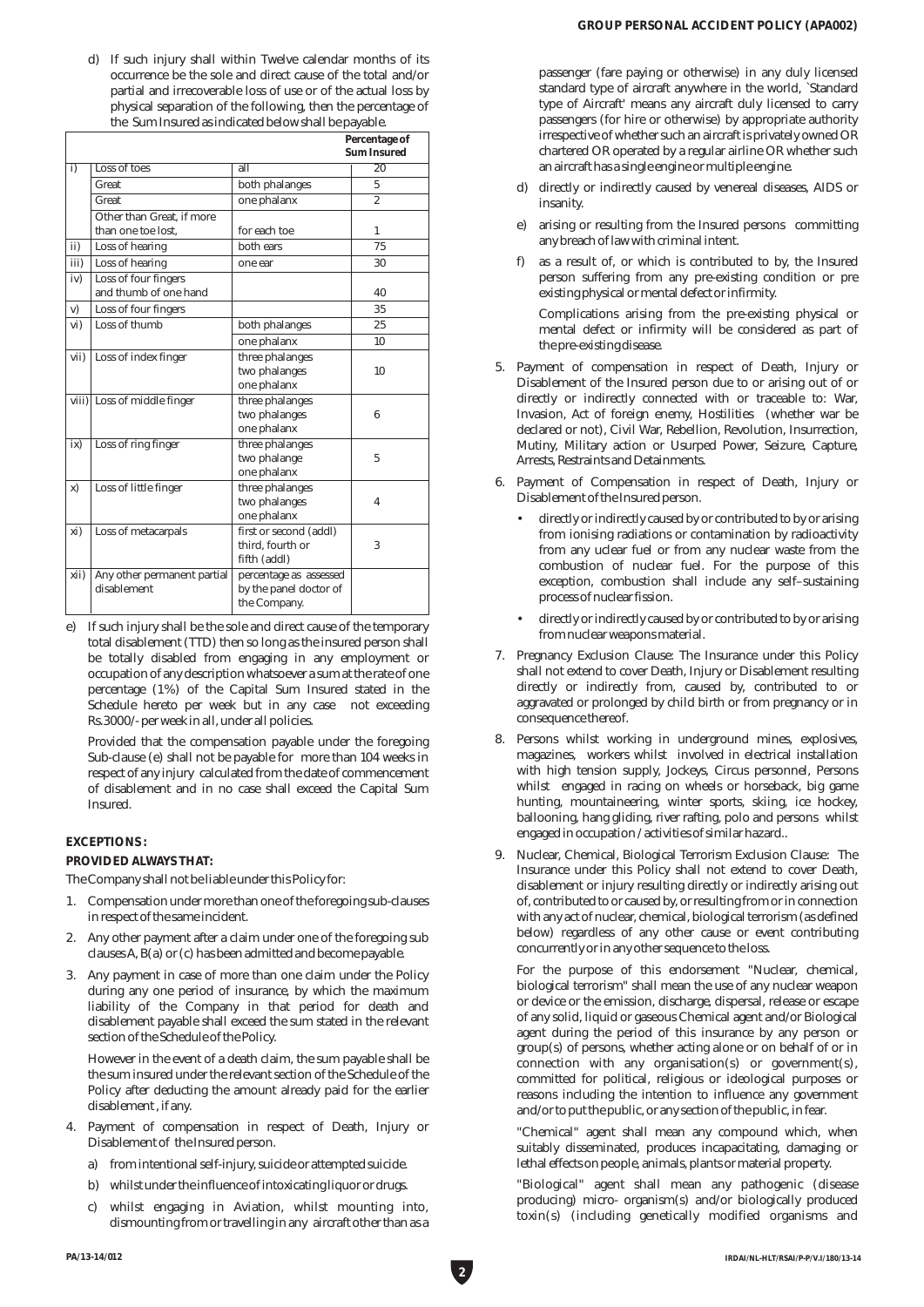chemically synthesized toxins) which cause illness and/or death in humans, animals or plants.

# **CONDITIONS**

- 1. Upon the happening of any event which may give rise to a claim under this Policy, written notice with all particulars must be given to the Company immediately, in any case, not later than 30 days after the occurrence of the event.
- 2. Proof satisfactory to the Company shall be furnished of all matters upon which a claim is based. Any medical practitioner or other agent of the Company shall be allowed to examine the Insured Person on the occasion of any alleged injury or disablement when and so often as the same may reasonably be required on behalf of the Company. Such evidence as the Company may, from time to time require shall be furnished as early as possible. In the event of a claim in respect of loss of sight, the Insured Person shall undergo at his own expense such operation or treatment as the Company may reasonably deem desirable.

Provided that all sums hereunder shall be payable

a) In case of death or permanent total disablement (except for loss of sight of one eye or loss of one limb), only after deleting by an endorsement, the name of the Insured Person in respect of whom such amount shall become payable without any refund of premium.

All admissible claims under this policy shall be offered for settlement within 30 days from the receipt of last necessary document. Wherever settlement offer has been made and accepted by Insured Person/Nominee/Legal heir as the case may be, the company shall pay the offered claim amount within 7 days from the date of such acceptance, failing which the Company shall be liable to pay interest at 2% above the bank rate prevalent at the beginning of the financial year in which the claim is reviewed.

**Death Claim:**

Submit the duly filled in claim form with the following documents:

- Original Death Certificate.
- Post Mortem Report.
- Inquest report.
- Accident report.
- FIR/MLC copy.
- Hospital records.
- News Paper cuttings if any and any other relevant records.
- Chemical Analysis Report if available.
- English Translation of vernacular documents.
- Succession Order/legal heir certificate/legal documents to establish identification of legal heir in the absence of nomination under the policy.
- Any other document as may be required by the Company.

**Disablement Claim:**

Permanent Total (including Monthly Income Benefit) or Partial Disablement.

- Submit the duly filled in Claim form with the following documents:

- Disability Certificate issued by attending physician.
- Accident report.
- FIR/MLC copy.
- Hospital Records.
- News Paper cuttings if any and any other relevant records.
- English Translation of vernacular documents.
- Latest IT return to show Proof of annual income.

Any other document as may be required by the Company.

The documents should be sent to:

#### **Health Claims Department**

M/s.Royal Sundaram General Insurance Co. Limited.,

Corporate office: Vishranthi Melaram Towers, No. 2 / 319

Rajiv Gandhi Salai (OMR), Karapakkam, Chennai - 600097.

- 3. The Company shall not be liable to make any payment under this Policy in respect of any claim, if such claim in any manner be fraudulent or supported by any fraudulent statement or device, whether by the Insured Person or by any person acting on behalf of the Insured Person.
- 4. The Insured Person shall on tendering any premium for the renewal of this Policy, give notice in writing to the Company of any disease, physical defect or infirmity with which he/she has become affected since the payment of last preceding premium.
- 5. This Policy may be renewed by mutual consent every year and in such event, the renewal premium shall be paid to the Company on or before the date of expiry of the Policy or of the subsequent renewal thereof.

For persons above 60 years, the sum insured under the policy shall be restricted to a maximum of 10 lacs, unless otherwise stated in the schedule.

Policy must be renewed within the Grace Period of thirty days of expiry to maintain the continuity of Coverage. However no coverage shall be available during the period of such break. A policy that is sought to be renewed after the Grace Period of 30 days will be underwritten as a fresh policy at the discretion of Us.

At renewal, the coverages, terms & conditions and premium may change, in which case a three months notice shall be sent to the Proposer at his last known address as recorded in the policy. Any change in premium on account of change of age will not require any prior notice.

The product/plan may be withdrawn at any time, by giving a notice of 3 months to the Proposer at the address recorded/ updated in the policy. When the policy is withdrawn, the product /plan shall not be available for renewal at the due date. However, the cover under such policy shall continue till the expiry date shown in the schedule of the policy. In the event of withdrawal of a product, Company shall offer similar alternative product from its currently marketed product suites.

6. The Company may at any time cancel this policy in the event of fraud or misrepresentation by the Insured/Insured Person or non-cooperation by the Insured as the case may be by giving a notice in writing. Such notice shall be deemed sufficiently given if posted by Registered Post Acknowledgement Due addressed to the Insured/Insured Person at the address last registered in the Company's books and shall be deemed to have been received by the Insured/Insured Person at the time when the same would be delivered.

Or

The Policy may be cancelled at any time, by the Insured by giving 30 days notice in writing sent under Registered Post Acknowledgement Due. The Insured shall be entitled to the return of premium less premium at Company's short period rates\* for the period the Policy has been in force. No refund will be made for such Insured Person for whom a claim has been paid or admitted.

**\*Short Period Rates :**

| less than 1 month             | 25% of annual rate  |  |
|-------------------------------|---------------------|--|
| between 1 month and 3 months  | 50% of annual rate  |  |
| between 3 months and 6 months | 75% of annual rate  |  |
| Above 6 months                | full annual premium |  |

- 7. The Company shall not be bound to take notice or be affected by any notice of any trust, charge, lien, assignment or other dealings with or relating to this Policy but the receipt of the Insured Person or his legal personal representatives shall in all cases be effective discharges to the Company.
- 8. If any dispute or difference shall arise as to the quantum to be paid under the Policy (liability being otherwise admitted), such difference shall independently of all other questions be referred

**3**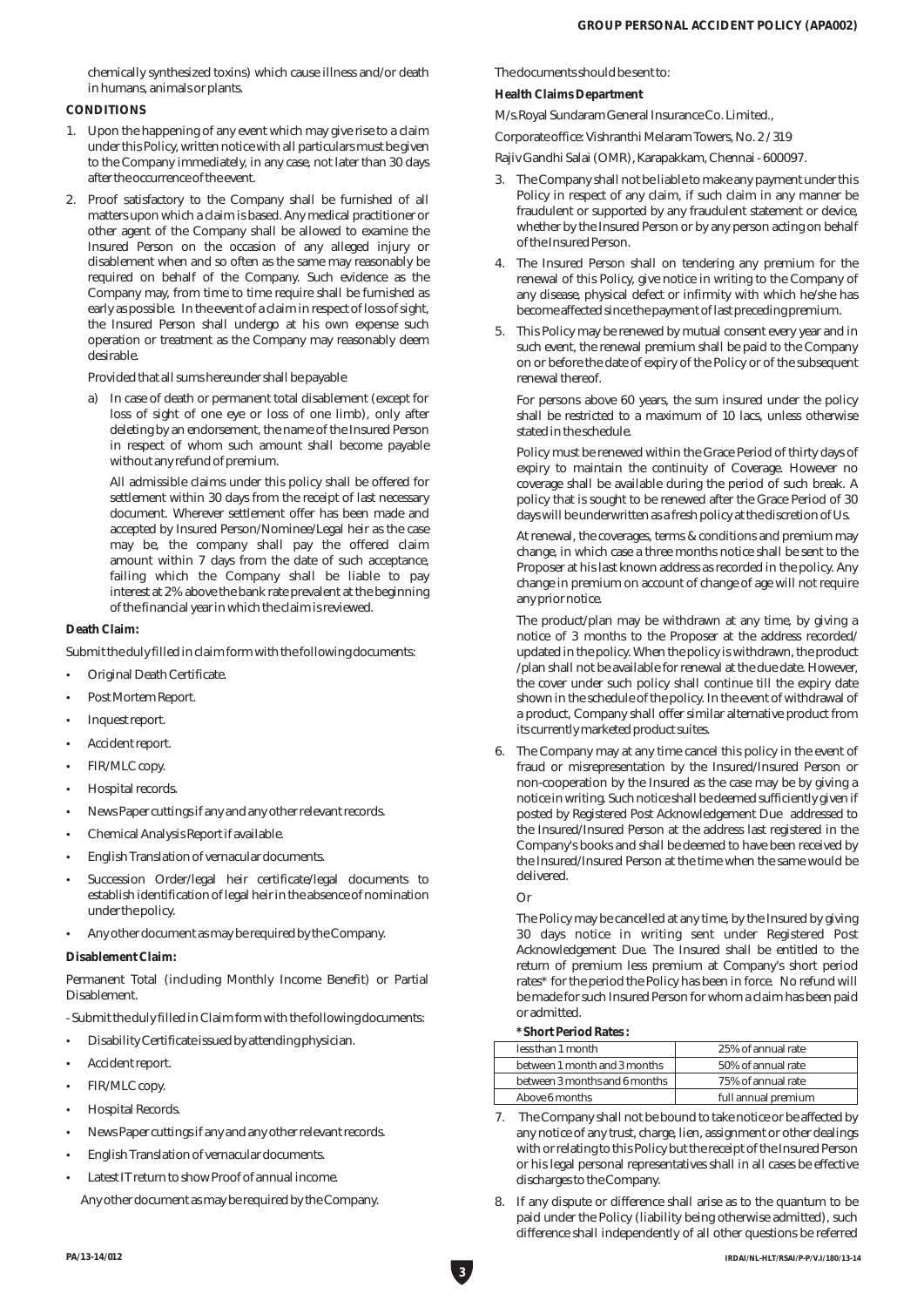to the decision of a sole Arbitrator to be appointed in writing by the parties to or if they cannot agree upon a single Arbitrator within 30 days of any party invoking arbitration, the same shall be referred to a panel of 3 Arbitrators comprising of two Arbitrators, one to be appointed by each of the parties to the dispute/difference and the third Arbitrator to be appointed by such two Arbitrators and arbitration shall be conducted under and in accordance with the provisions of the Arbitration and Conciliation Act, 1996.

It is clearly agreed and understood that no difference or dispute shall be referable to arbitration as herein before provided, if the Company has disputed or not accepted liability under or in respect of this Policy.

It is hereby expressly stipulated and declared that it shall be a condition precedent to any right of action or suit upon this Policy that the award by such Arbitrator/Arbitrators of the amount of the loss or damage shall be first obtained.

It is also hereby further expressly agreed and declared that if the Company shall disclaim liability to the Insured Person for any claim hereunder and such claim shall not, within 12 calendar months from the date of such disclaimer have been made the subject matter of a suit in a Court of Law or pending reference to Ombudsman, then the claim shall for all purposes be deemed to have been abandoned and shall not thereafter be recoverable hereunder.

- 9. All claims under this Policy shall be payable only in India and in Indian Rupees only. Any suit or legal proceedings against the Company under this Policy shall be filed and instituted only in a Court having jurisdiction in India.
- 10. Provided always that the due observance and fulfillment of the terms and conditions of this Policy along with endorsements shall so far as they relate to anything to be done or not to be done by the Insured be a condition precedent to any liability of the Company under this Policy.
- 11. **Installment Payment of Premium** (Applicable for policies with installment payment).
	- i. The Insured is required to pay the premium on monthly basis for the number of Insured person opted for this cover.
	- ii. It is a condition precedent that premium applicable to the entire policy period shall be paid, by the Insured/Insured Person/Insured Person's legal heir(s) as the case may be, in the event of claim under this Policy.
	- iii. No refund of premium will be made for the months prior to the month in which the Insured Person exercises his/her option to withdraw from the Plan.
- **12. Inspection of Records**

The Insured shall maintain a proper record of all the Customers who have opted for this cover and shall allow the Company to inspect such records at any reasonable time.

**13. Grievance**

In case the Insured Person is aggrieved in any way, the Insured Person may contact the Company at the specified or through Toll number during normal business hours or by Email. The Insured Person may approach the Insurance Ombudsman, within whose jurisdiction the branch or office of Royal Sundaram General Insurance Co. Limited is located for the following grievance :

- a. Any partial or total repudiation of claims by the Company.
- b. Any dispute regard to premium paid or payable in terms of the policy.
- c. Any dispute on the legal construction of the policies in so far as such disputes relate to claims.
- d. Delay in settlement of claims.
- e. Non-issue of any insurance document to customer after receipt.
- f. Any other grievance.

The Insurance Ombudsman's offices are located at Ahmedabad, Bengaluru, Bhopal, Bhubaneshwar, Chandigarh, Chennai, Delhi, Guwahati, Hyderabad, Jaipur, Ernakulam, Kolkata, Lucknow, Mumbai, Noida, Patna, Pune. For Contact Details of Insurance Ombudsman, please visit website www.royalsundaram.in.

http://www.ecoi.co.in/ombudsman.html

# **MEDICAL EXPENSES EXTENSION**

# **APPLICABLE ONLY IF ADDITIONAL PREMIUM HAS BEEN PAID AND COVERAGE CONFIRMED IN THE POLICY SCHEDULE**

In consideration of the payment of an additional premium amounting to Rs.\_\_\_\_\_\_\_\_\_\_\_\_\_\_\_it is hereby agreed and declared that notwithstanding anything contained herewith to the contrary, this insurance is extended to cover the medical expenses necessarily incurred and expended in connection with any accident as specified in the policy, for which a claim is made by the Insured and admitted by the Company.

The Company shall reimburse to the Insured an amount upto but not exceeding forty percent (40%) of the compensation paid in settlement of a valid claim under this Policy or ten percent (10%) of the relevant sum insured whichever is less. Further it is a condition precendent to the payment of such medical expenses that the medical attendant's detailed account shall be submitted and is approved by the Company.

# **DEFINITIONS OF WORDS AND EXPRESSIONS**

**Medical Expenses** means those expenses that an Insured Person has necessarily and actually incurred for medical treatment on account of Illness or Accident on the advice of a Medical Practitioner, as long as these are no more than would have been payable if the Insured Person had not been insured and no more than other hospitals or doctors in the same locality would have charged for the same medical treatment

**Reasonable and Customary Charges** means the charges for services or supplies, which are the standard charges for the specific provider and consistent with the prevailing charges in the geographical area for identical or similar services, taking into account the nature of the illness/injury involved.

# **CONDITIONS**

**Claim Documentation** 

**Medical Expenses Claim due to Accident Hospitalization** 

- 1. Discharge summary.
- 2. Original Hospital Bills.
- 3. Advance and final receipts.

(All receipts shall be numbered, signed and stamped)

- 4. Prescriptions for medicines.
- 5. Diagnostic Test Reports, X Ray, Scan, ECG and others including doctor's advice demanding such tests.
- 6. Cash memos/bills for medicines purchased from outside.

# **PROVIDED ALWAYS THAT:**

- 1. This insurance shall not apply in so far as it applies to a female for expenses incurred in respect of any condition arising from or traceable to any disease of the organs of generation, malignant disease of mammary gland, pregnancy, childbirth, abortion or miscarriage or any complications and/or sequels arising from the foregoing, unless otherwise provided here after.
- 2. The Company shall not be liable to make any payment under this Policy in respect of:
	- i) Disease, injury, death or disablement directly or indirectly due to War, Invasion, Act of Foreign Enemy, Hostilities or Warlike Operation (whether war be declared or not) or Civil Commotion or Rebellion Military, Naval or Air Service or Breach of Law, Hunting, Steeple chasing, Revolution, Insurrection, Mutiny, engaging in aviation other than as a passenger (fare paying or otherwise) in any licensed standard type of aircraft.
	- ii) Circumcision or strictures or vaccination of inoculation or change of life or beauty treatment of any description or dental or eye treatment or intentional self injury or insanity or dissipation or Nervous Breakdown (which expression shall cover also general debility "run down" conditions and